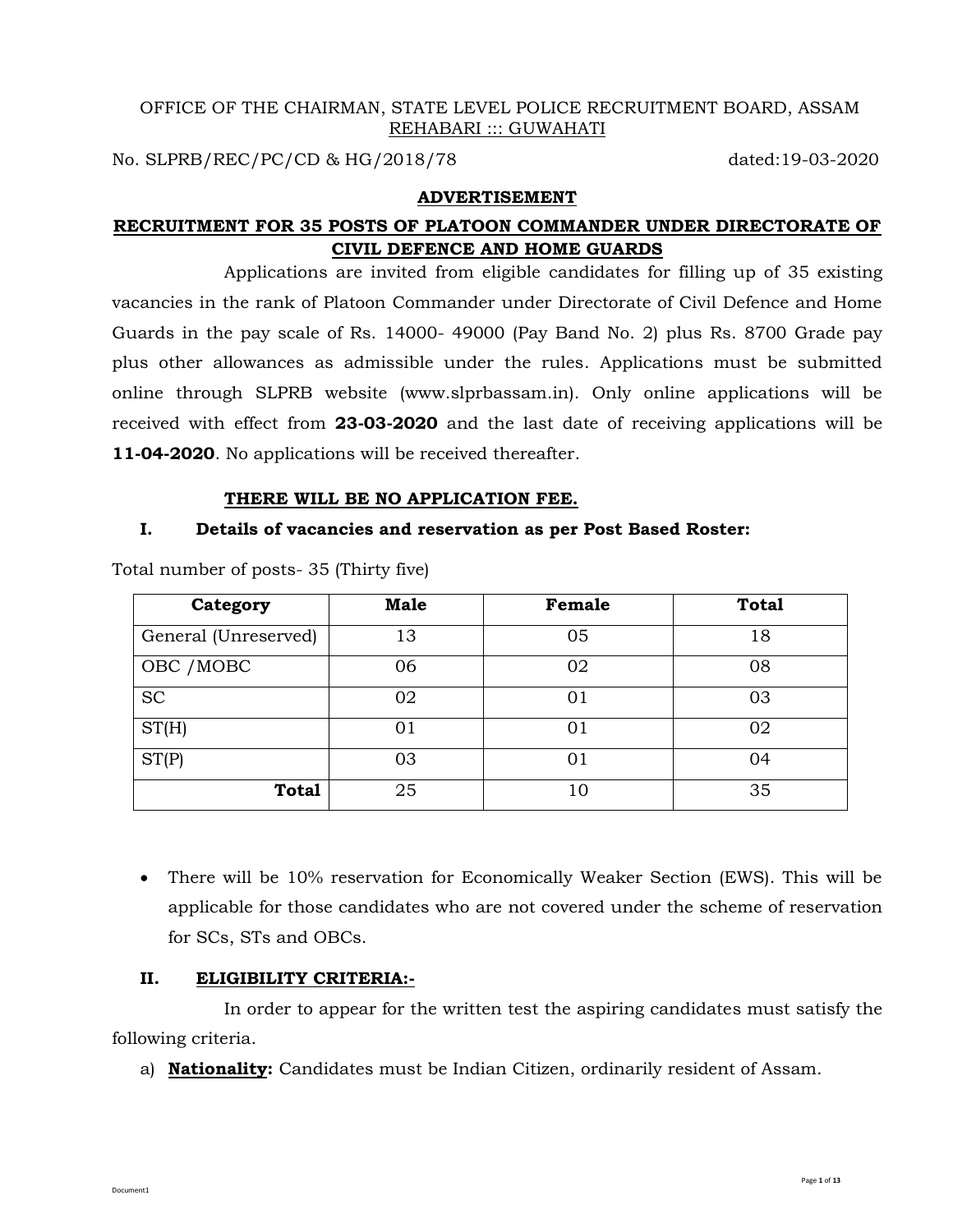b) **Age:** Candidate should not be more than 38 years and less than 18 years of age as on 1st January 2020 (Candidate must be born on or before 01-01-2002 and on or after 01-01-1982).

**Relaxation:** Upper age limit is relaxable by :-

- **(i)** 5 (five) years in respect of candidates belonging to SC, ST (H) and ST (P).
- **(ii)** 3 (three) years in respect of candidates belonging to OBC/MOBC.

For the purpose of determining the age limit, the SLPRB will accept only the date of birth recorded in the Matriculation or equivalent examination certificate issued by a recognized Education Board/Council. No other documents relating to age such as horoscopes, affidavits, birth extracts from Municipal Corporations, service records and the like will be accepted.

## c) **Essential Qualification:**

- (i) The candidate must be a graduate in Arts, Science, Commerce or equivalent stream from a recognized College / Institutions affiliated to a recognized University.
- (ii) **Other Qualification:** NCC 'B' Certificate **OR** Home Guards Training Certificate.

**N.B.** The persons having graduate degree but not possessing NCC 'B' Certificate **OR** Home Guards training Certificate are not eligible to apply.

## d) **Physical standards:**

| <b>Height (Minimum)</b><br>(i)     | Male            | Female              |
|------------------------------------|-----------------|---------------------|
| a) Gen / OBC / MOBC / SC 162.56 cm |                 | 154.94 cm           |
| b) ST $(H)$ / ST $(P)$             | 160.02 cm       | $152.40 \text{ cm}$ |
|                                    |                 |                     |
| (ii) Chest (Only for men)          | <b>Normal</b>   | <b>Expanded</b>     |
| a) Gen/OBC/MOBC/SC                 | $80 \text{ cm}$ | 85 cm               |

**(ii) Weight:** Proportionate to height as per medical standard.

#### e) **Medical Standards**:

- i. **General:** Candidates must not have squint eyes, and should possess high colour vision. Varicose vein shall be considered a temporary disqualification. He/ She must be in good mental and physical health. He/ She must be free from any physical deformities and free from diseases such as diabetes, hernia, piles, respiratory diseases or any other ailment that is likely to interfere with the efficient performance of duties.
- ii. **Eye Sight:** The distant vision should be 6/6 for at least one eye and not poorer that 6/9 for the other without correction. Near vision should be normal.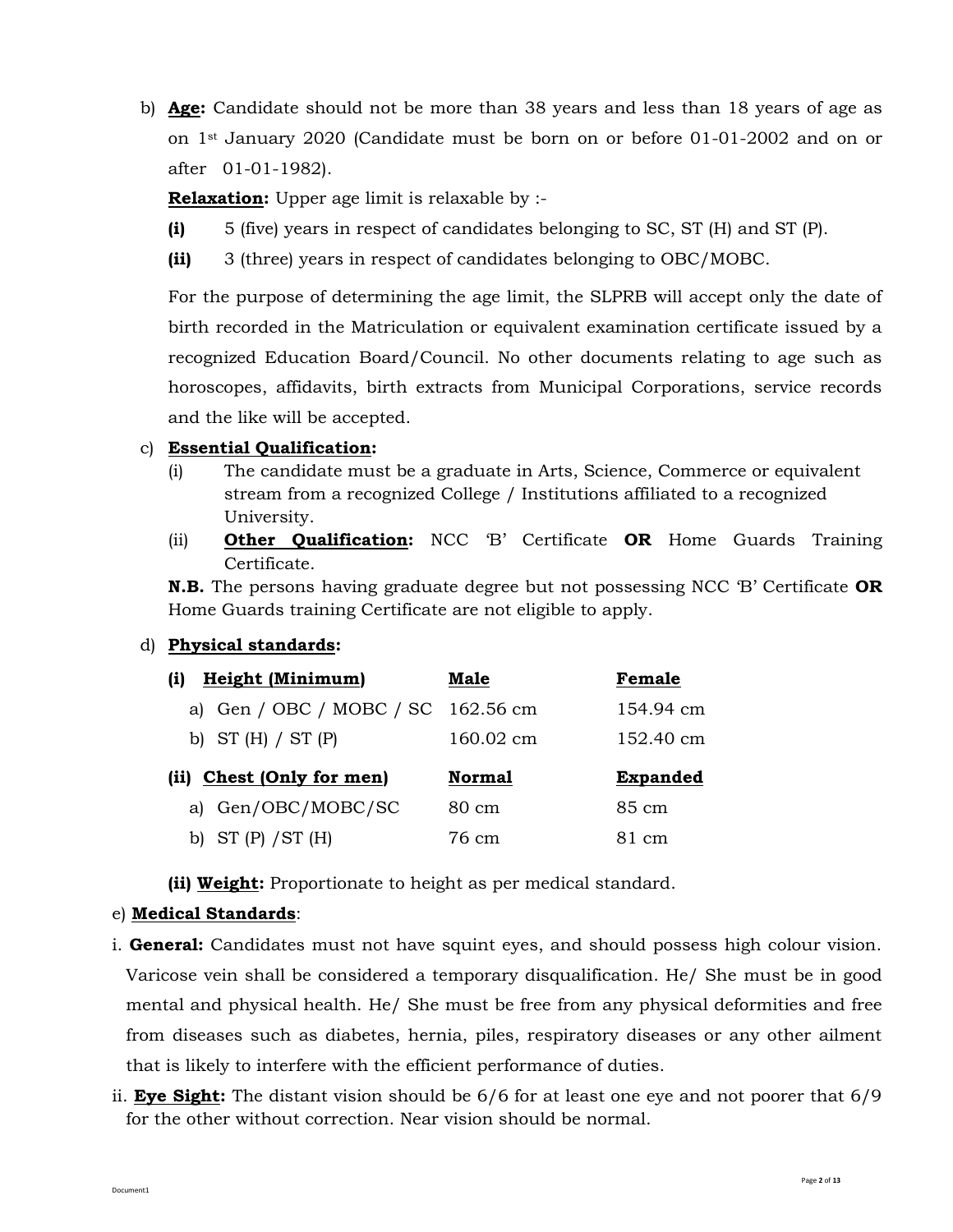## **III**. **HOW TO APPLY**

Applications must be submitted online through website- www.slprbassam.in. No other forms of application will be entertained.

The candidates who are employees of Govt. / PSUs / Autonomous bodies must apply through proper channel or obtain necessary permission in writing from the Competent Authority / Employer and a copy of the same may be produced during scrutiny of documents on the date of PST / PET.

Candidates will be required to upload scanned copies of the following documents:

## **1) Passport Size Photograph:**

Please pay attention to upload good quality photograph. Poor quality of photograph uploaded will lead to rejection of your application. The admit card will be printed with the photograph you uploaded.

- i) The photograph must be in colour and must be taken in a professional studio. Photograph taken using a mobile phone and other self composed portraits are not acceptable.
- ii) Photograph must be taken in a white or a very light background.
- iii) The photograph must have been taken after 1<sup>st</sup> January, 2020.
- iv) Face should occupy about 50% of the area in the photograph, and with a full face view looking into the camera directly.
- v) The main features of the face must not be covered by hair of the head, any cloth or any shadow. Forehead, both eyes, nose, cheek, lip and chin should be clearly visible.
- vi) If you normally wear spectacles, glare on glasses is not acceptable in your photo. Glare can be avoided with a slight downward tilt of the glasses for the photo shoot.
- vii) You must not wear spectacles with dark or tinted glasses, only clear glasses are permitted.
- viii) Ask your photo studio to provide the image in a JPEG format and also on a standard 4.5cm x 3.5cm (45mm x 35mm) print.
- ix) Maximum pixel resolution for JPEG : 640 x 480 (0.3 Mega Pixel) (Ask your studio to reduce it to this resolution if it is higher.
- x) Minimum pixel resolution for JPEG : 320 x 240.
- xi) The maximum file size is 450 kb (kilo bytes).

Document1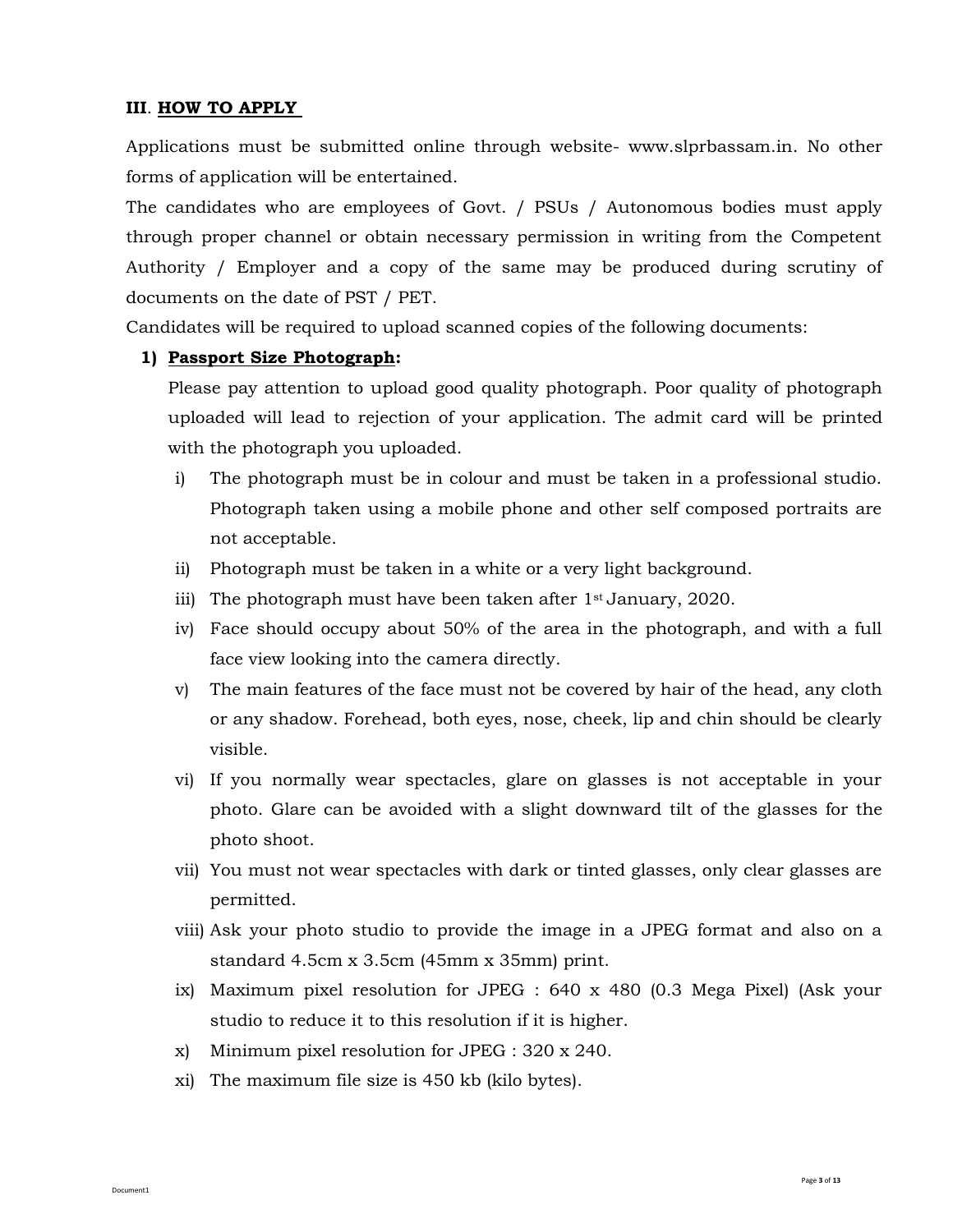xii) For your own benefit it may be prudent not to intentionally change your facial features or hair style from what is seen in the photograph until the day of the exam.

### **2) Signature:**

- i) Please put your signature with a black or dark blue ink on a white paper.
- ii) Get the signature digitally photographed / image scanned by a professional photo studio, and get the image cropped by the studio itself.
- iii) Only JPEG image formats will be accepted.
- iv) The maximum pixel resolution for the image is 800 x 300.
- v) The minimum pixel resolution for the image is 400 x 150.
- vi) Dimension of signature image should be 3.5cm (width) x 2.5cm (height).
- vii) The maximum file size is 100 kb.
- viii) Mobile phone photograph of signature is not acceptable, and can result in disqualification of the application.

## **3) Documents:**

- i) Certificate for proof of age. (Admit card of H.S.L.C. or equivalent examination)
- ii) Certificate of Caste.
- iii) Certificate of Graduation (BA / B.Sc / B.Com or equivalent degree)
- iv) NCC 'B' Certificate **OR** Home Guard Training Certificate.
- v) EWS certificate from Competent Authority.

The benefit of reservation under EWS can be availed upon production of an income and asset certificate issued by the Circle Officer or Circle Officer (A) of the revenue Circle where the candidate and/or his family normally resides. The income and asset certificate issued by any one of the following authorities in prescribed format as given in **Annexure- I** (uploaded in SLPRB website) shall only be accepted as proof of candidate's claim as belonging to EWS.

The candidate will then click on the '**Complete'** button to indicate that they agree to all the entries made in the form. The candidate can then download the registration / application slip with ID No.

It is mandatory for the candidates to mention a valid email address and mobile phone number in the application form as the same will be required to inform them regarding the status of their application and convey other related information.

Page **4** of **13** Document1 Candidates will be able to download the Admit Card / Call Letter from SLPRB website by entering their ID number. A list showing the examination centers, dates and list of candidates (ID Nos. only) will also be posted on SLPRB website. The information will be sent through SMS and / or email to the candidates on their mobile numbers and email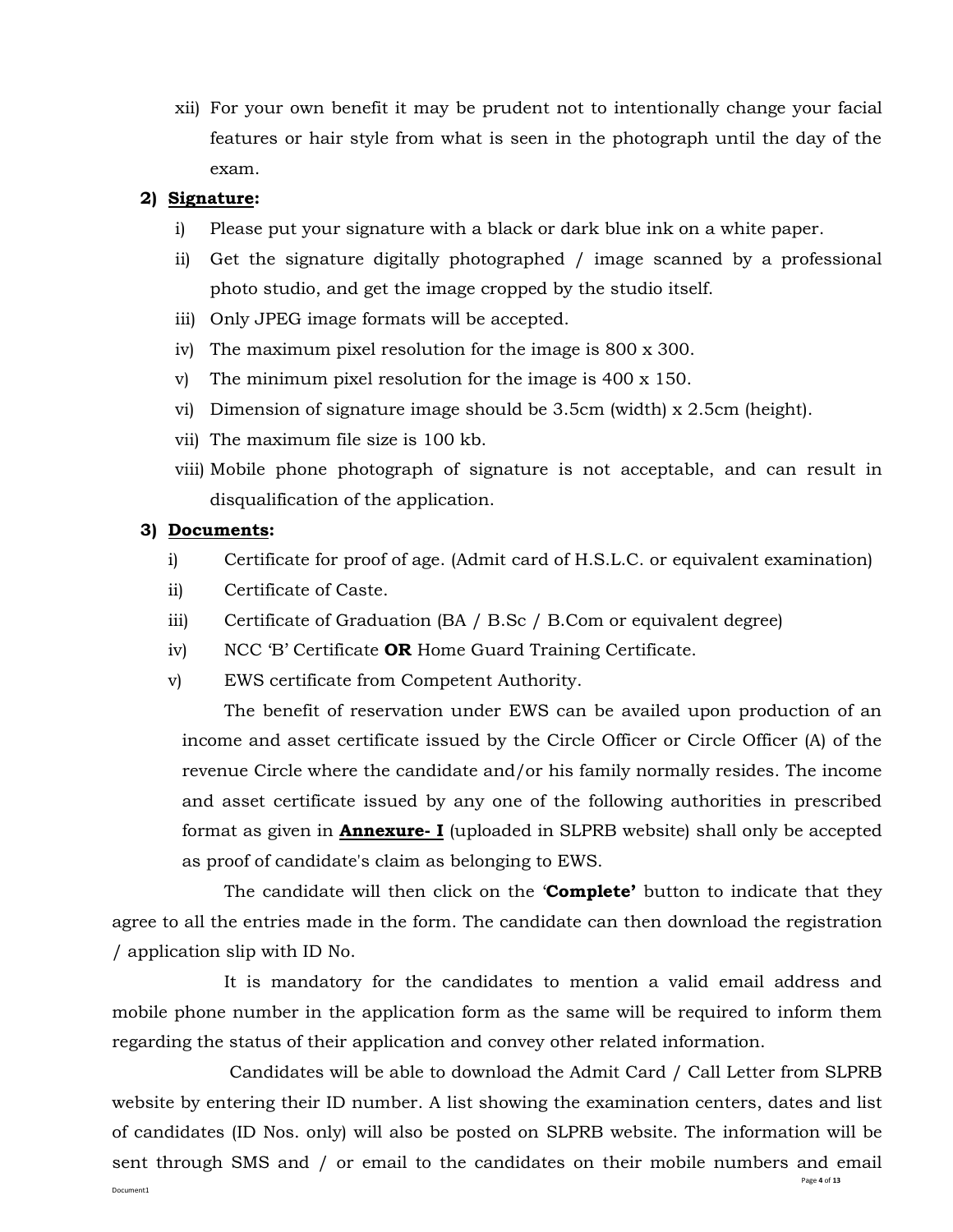addresses. The SLPRB will not be responsible for any discrepancies that may arise due to entry of wrong mobile number and email address by the candidate.

Incomplete / defective / invalid application will be summarily rejected.

## **IV.SELECTION PROCEDURE:**

Candidates whose applications are found correct in all respects will be called for a written test. The date and venue for the written test will be intimated in due course of time. The Chairman reserves the right to change the venue of the test and no representation etc. will be entertained in this regard. Before entering the examination center, biometrics of each candidate will be done.

**The written test will be of 100 marks and will be completely OMR based. There will be 100 questions and each question will be of 1 (one) mark. There will be negative marking of ½ mark for each wrong answer. The questions will be set in three parts (i) Logical reasoning, aptitude, comprehension (ii) Matters relating to History and Culture of Assam and India and (iii) General Knowledge. Candidates will use black or dark blue ball pen to answer the OMR based answer sheet**. **Duration of the test will be of 3 (three) hours.**

Candidates numbering only 5 times the number of posts in respect of each category (Unreserved, OBC/MOBC, S.T. (P), S.T.(H) & EWS) both male & female will be called for PST (Physical Standard Test) and PET (Physical Efficiency Test) on merit basis.

If there are candidates scoring the same marks in Written Test as the last candidate selected for the PST (Physical Standard Test) and PET (Physical Efficiency Test) by the 5 times formula in a particular case, the candidates scoring the same marks will also be called for the PST/PET, and therefore the number may exceed the 5 times to that extent for that particular case and category only. A list will be published in SLPRB website as well as in leading dailies of Assam.

- ➢ **Testimonials / Documents to be submitted when appearing in PST / PET**: The candidates should bring a set of attested photocopies along with the originals of the following documents for verification by the Selection Committee on the date of PST / PET. Candidates failing to bring the originals will not be considered for such qualifications as claimed by him/her and no further rectifications will be entertained after the test date. The date and venue for PST & PET will be intimated in due course of time.
	- i. Certificate of proof of age. (Admit card of H.S.L.C. or equivalent examination)
	- ii. Certificate of HSLC or equivalent examination.
	- iii. Certificate of Graduation (BA / B.Sc / B.Com or equivalent) (pass certificate as well as mark sheet in original).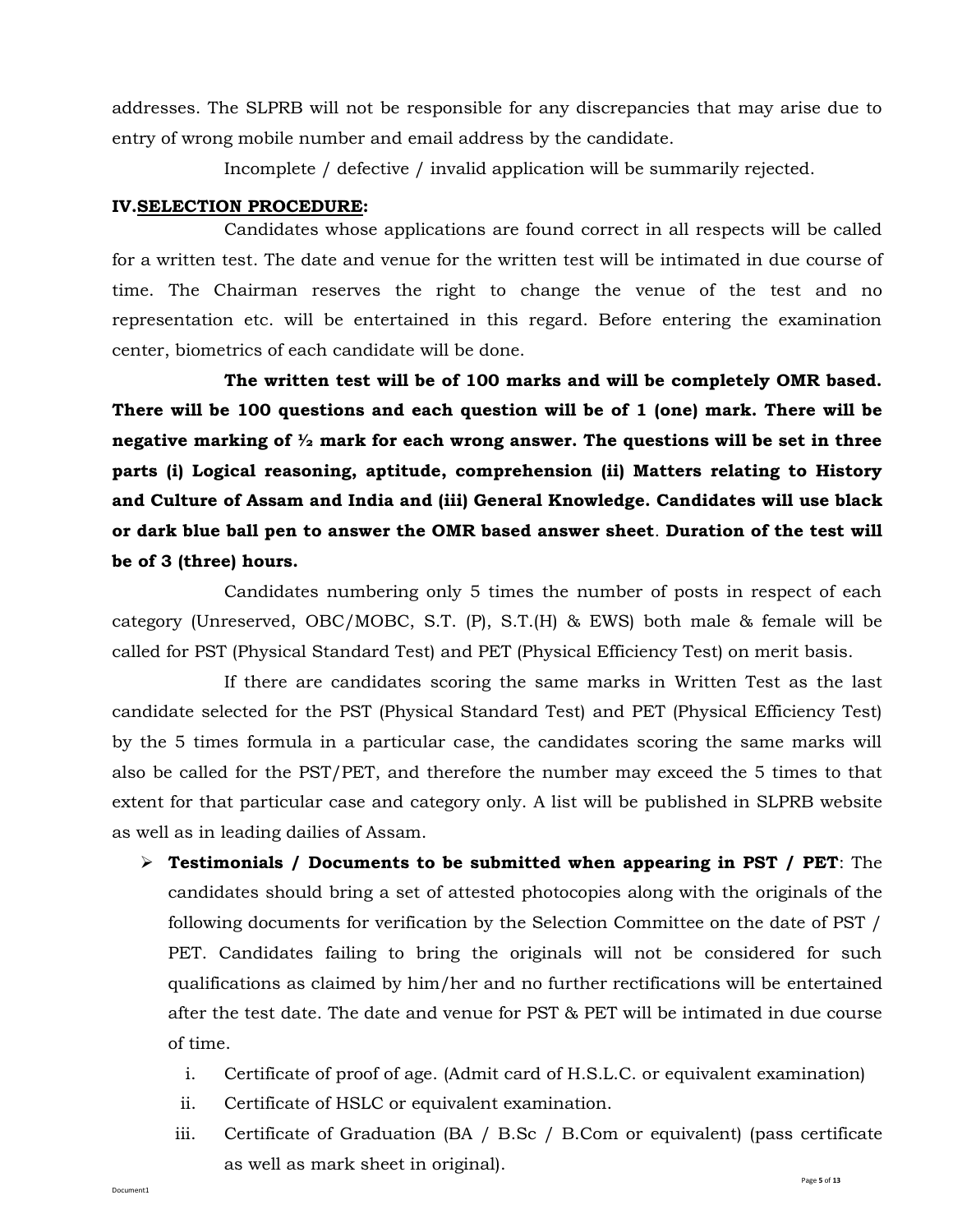- iv. NCC 'B' Certificate **OR** Home Guard training Certificate.
- v. Certificate of additional qualification such as Degree / Diploma Certificate from recognized / accredited institute etc. ( pass certificate as well as mark sheet in original)
- vi. Certificate of Sports / Games etc. (For which the candidate would be claiming weightage of marks)
- **vii. Experience of service in Home Guards.**
- viii. Certificate of Caste from the competent authority in respect of the candidates belonging to ST  $(P)$  / ST  $(H)$  / SC / OBC & MOBC.
- ix. EWS Certificate from Competent Authority, if any.
- x. 2 (two) copies of photographs of same passport size which was uploaded in the online application.

**V. BIOMETRICS OF CANDIDATES AND SCRUTINY OF DOCUMENTS:** The biometric of the candidates taken at the time of written test will be validated / matched and call letters of the candidates will be checked before the candidates are allowed to appear in the Physical Standard Test (PST) and Physical Efficiency Test (PET) as per the given eligibility criteria. Rejection slip specifying the reason of rejection will be given to the candidates who are rejected in any stage of PST & PET. All original documents along with a set of Photostat copies of candidates who qualify in the PST/PET will be checked. Submission of any incorrect information or forged document at any stage will lead to disqualification of the candidate and may also render him/her liable to criminal prosecution. Original documents of a candidate may be put to check at any later stage of the recruitment process. All the Photostat copies submitted by the candidates will have to be self attested by the candidate.

**VI. PHYSICAL STANDARD TEST:** After the Call letter and the identity are found correct, the candidates will be asked to appear in the PST. The PST will carry no marks. Measurement of the height, weight and chest (only for Males) of the candidates will be taken after which the candidate will be inspected by a medical officer for preliminary checkup like knocked knee, vision test, colour blindness test, flat foot, varicose vein, physical deformities etc. Varicose vein shall be considered a temporary disqualification. Once a candidate clears the PST, he/she will have to appear in the Physical Efficiency Test (PET).

## **VII. PHYSICAL EFFICIENCY TEST: 40 Marks**

The Physical Efficiency Test will carry 40 marks. It will have 2 (two) events viz.

a) 1600 meters race for male candidates and 800 meters race for female candidates.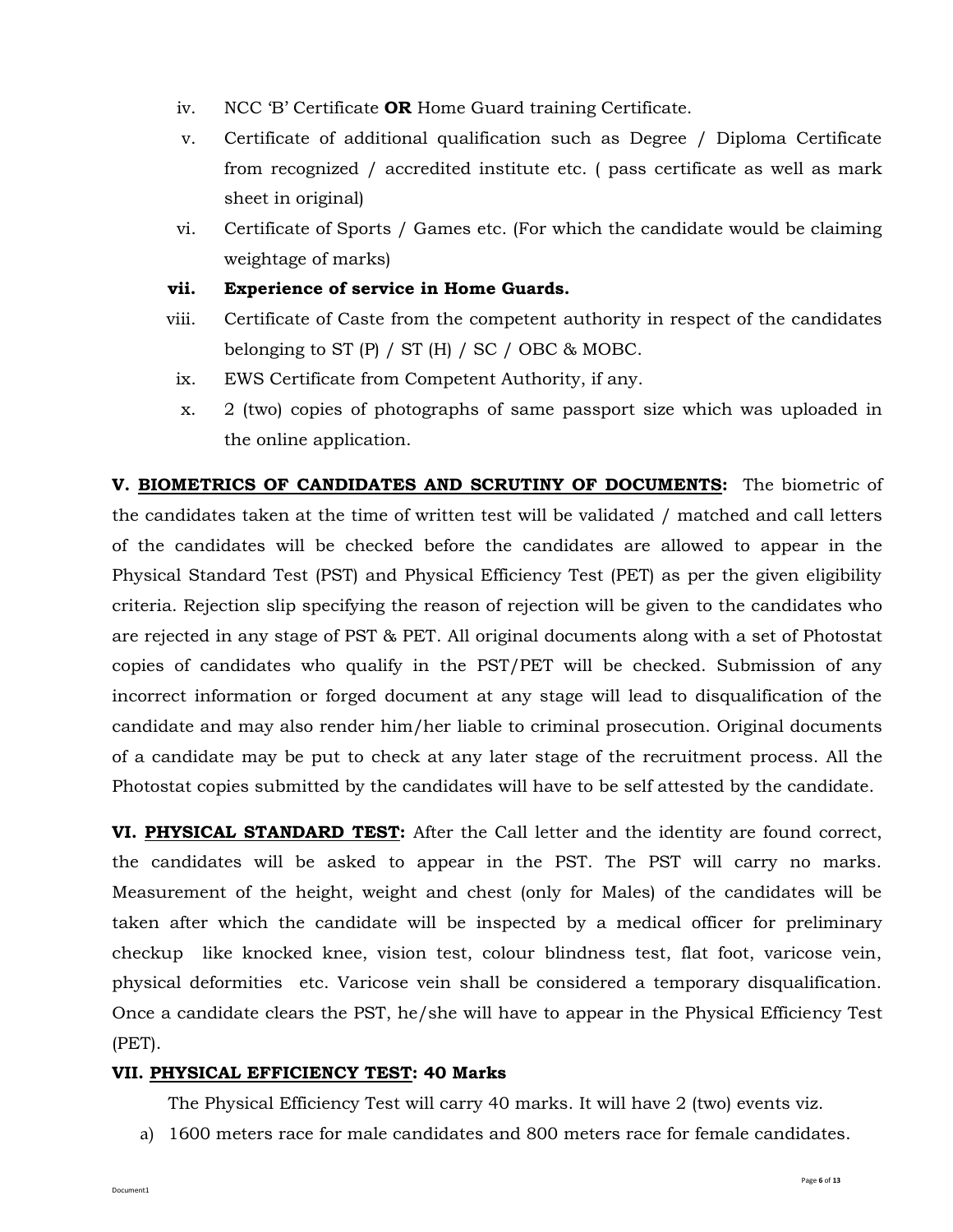**a)** Long Jump – for male 335 cm (minimum) and for female 244 cm (minimum). (3 chances to be given and the longest valid jump rounded off to the nearest cm will be considered for awarding marks).

#### **b) Male candidates:**

- a) **Race:** Those who qualify in the PST will have to appear in 1600 meters race to be completed within 450 seconds. Maximum qualifying time 450 seconds.
- b) **Long Jump:** Minimum 335 cm for long jump (3 chances to be given and the longest valid jump rounded off to the nearest cm will be considered for awarding marks).

#### **Award of marks for 1600 metres.**

Time taken 300 Sec. or less : 20 marks

For the next 30 Sec. of time taken, marks will decrease at the rate of 0.12 marks per second.

Thus, for 330 Sec. or less but more than  $329$  Sec. : 16.4 marks

For the next 40 Sec. of time taken, marks will decrease at the rate of 0.08 marks per second.

Thus, for 370 Sec. or less but more than  $369$  Sec. : 13.2 marks

For the next 40 Sec. of time taken, marks will decrease at the rate of 0.05 marks per second.

Thus, for 410 Sec. or less but more than 409 Sec.  $\therefore$  11.2 marks

For the next 40 Sec. of time taken, marks will decrease at the rate of 0.03 marks per second.

Thus, for 450 Sec. or less but more than  $449$  Sec.  $\therefore$  10 marks

For time more than 450 Sec. no marks will be awarded and the candidate will be declared as disqualified.

### **Award of marks for Long Jump**

For less than 335 cm no marks will be awarded and the candidate will be declared as disqualified. A valid jump of 335 cm is the minimum qualifying level.

Marks for 335 cm : 10 marks

For the next 65 cm, marks will increase at the rate of 0.04 per cm.

Thus, marks for  $400 \text{ cm}$  : 12.6 marks

For the next 50 cm, marks will increase at the rate of 0.06 per cm.

Thus, marks for  $450 \text{ cm}$  : 15.6 marks

For the next 30 cm, marks will increase at the rate of 0.08 per cm.

Thus, marks for 480 cm : 18 marks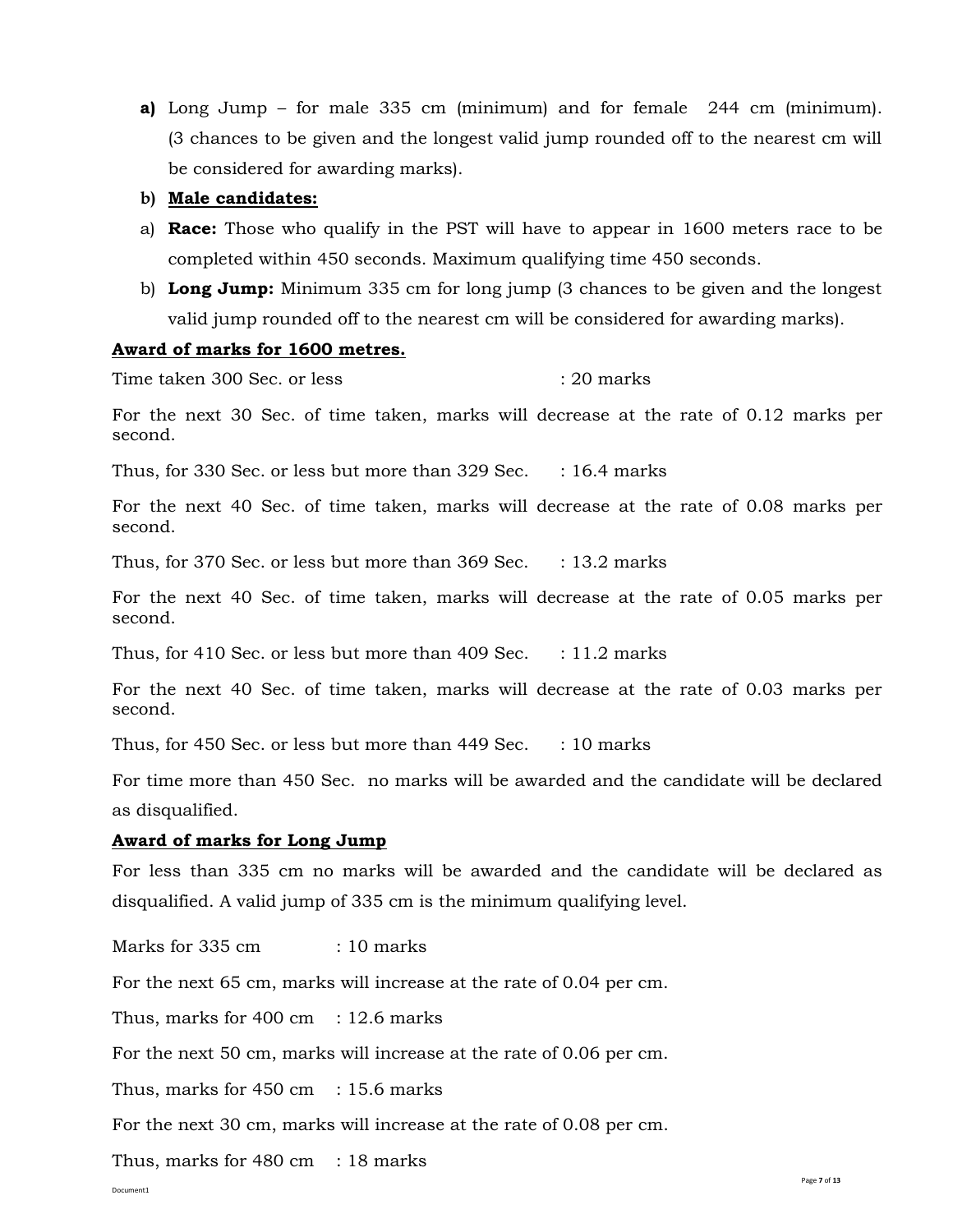For the next 20 cm, marks will increase at the rate of 0.10 per cm.

Thus, marks for 500 cm : 20 marks

No additional marks will be awarded for jump of more than 500 cm.

## **Female Candidates.**

- **b) Race :** Those who qualify in the PST will have to appear in 800 meters race to be completed within 240 seconds. Maximum qualifying time - 240 seconds.
- **c) Long Jump :** Minimum 244 cm for long jump (3 chances to be given and the longest valid jump rounded off to the nearest cm will be considered for awarding marks).

#### **Award of marks for 800 meters Race:**

Time taken 160 Sec. or less : 20 marks For the next 20 Sec. of time taken, marks will decrease at the rate of 0.16 marks per second.

Thus, for 180 Sec. or less but more than 179 Sec. : 16.8 marks

For the next 20 Sec. of time taken, marks will decrease at the rate of 0.14 marks per second.

Thus, for 200 Sec. or less but more than  $199$  Sec.  $\qquad$  : 14.0 marks

For the next 20 Sec. of time taken, marks will decrease at the rate of 0.12 marks per second.

Thus, for 220 Sec. or less but more than 219 Sec. : 11.6 marks

For the next 20 Sec. of time taken, marks will decrease at the rate of 0.08 marks per second.

Thus, for 240 Sec. or less but more than 239 Sec. : 10.0 marks

For time more than 240 Sec. no marks will be awarded and the candidate will be declared as disqualified.

#### **Award of marks for Long Jump:**

For less than 244 cm no marks will be awarded. A valid jump of 244 cm is the minimum qualifying level.

Marks for 244 cm : 10 marks

For the next 45 cm, marks will increase at the rate of 0.04 per cm.

Thus, marks for 289 cm : 11.8 marks

For the next 30 cm, marks will increase at the rate of 0.06 per cm.

Thus, marks for  $319 \text{ cm}$  :  $13.6 \text{ marks}$ 

For the next 30 cm, marks will increase at the rate of 0.08 per cm.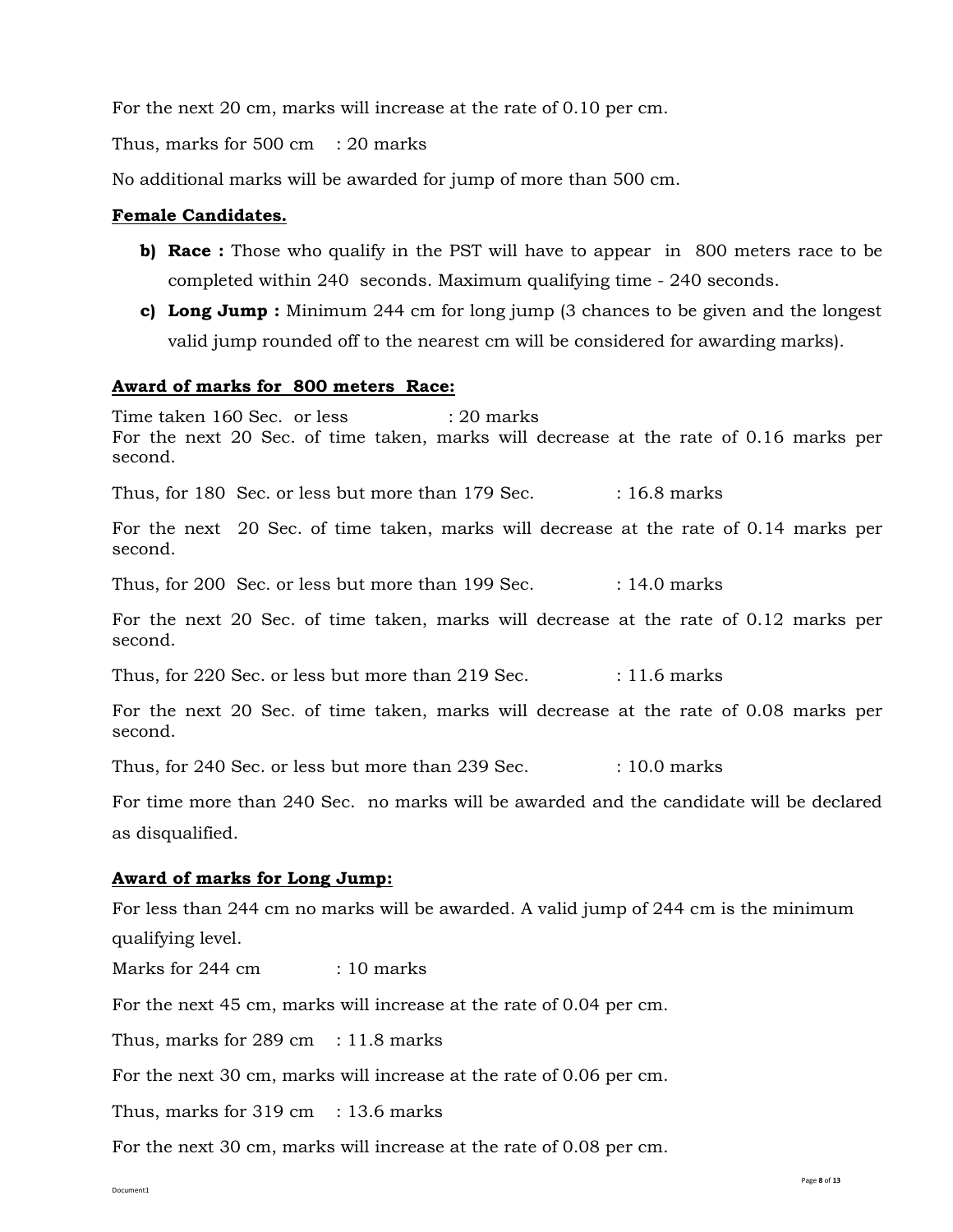Thus, marks for 349 cm : 16 marks

For the next 40 cm, marks will increase at the rate of 0.10 per cm.

Thus, marks for  $389 \text{ cm}$  : 20 marks

Marks for a valid jump of more than 389 cm : 20 marks.

No additional marks will be awarded for a jump of more than 389 cm.

#### **VIII. PROFICIENCY IN COMPUTERS - Max Marks – 30 (thirty)**

## **(a) ACADEMIC- 10 marks**

Document1

| (i) | Master of Computer Application (MCA)                                                                     | - 10 (ten) marks   |
|-----|----------------------------------------------------------------------------------------------------------|--------------------|
|     | (ii) Bachelor of Computer Application (BCA)                                                              | - 07 (seven) marks |
|     | (iii) $2$ (two) years Diploma from any Govt./UGC recognized /<br>accredited Universities / Institutions. | $-06$ (six) marks  |
|     | $(iv)$ 1 (one) Year Diploma from any Govt. / UGC recognized /                                            |                    |

- accredited Universities / Institutions 04 (four) marks (v) Minimum 6 (six) months course in Computers from any Govt.
	- / UGC recognized / accredited Universities/Institutions 02 (two) marks

## **(b) Field Practical (Practical test of each candidate on computer)**

| IX. |                       | <b>EXTRA CURRCULAR ACTIVITIES :-</b>                                                                                                             | - 20 (twenty) marks.<br><b>Maximum Marks - 30 (thirty)</b> |
|-----|-----------------------|--------------------------------------------------------------------------------------------------------------------------------------------------|------------------------------------------------------------|
|     |                       | A. NATIONAL CADET CORPS (NCC)                                                                                                                    | Maximum Marks – 05 (five)                                  |
|     |                       | NCC 'C' Certificate                                                                                                                              | -05 (five) marks                                           |
|     | <b>B. HOME GUARDS</b> | Home Guards who have completed advanced<br>training and having 2 (two) years experience<br>as deployed Armed Home Guard                          | Maximum Marks – 05 (five)<br>- 05 (five) marks             |
|     | C. SPORTS             |                                                                                                                                                  | Maximum Marks – 10 (ten)                                   |
|     | (i)                   | Represented India in International events recognized<br>by the International Olympic Committee in any<br>discipline and received medals.         | - 10 (ten) marks                                           |
|     | (iii)                 | Represented India in International events recognized by<br>The International Olympic Committee in any discipline. - 08 (eight) marks             |                                                            |
|     | (iii)                 | National level Sports person who represented the State<br>in any discipline recognized by the Indian Olympic<br>Association and received medals. | $-06$ (six) marks                                          |
|     | (iv)                  | National level Sports person who represented the State<br>in any discipline recognized by the Indian Olympic<br>Association.                     | - 04 (four) marks                                          |
|     |                       |                                                                                                                                                  |                                                            |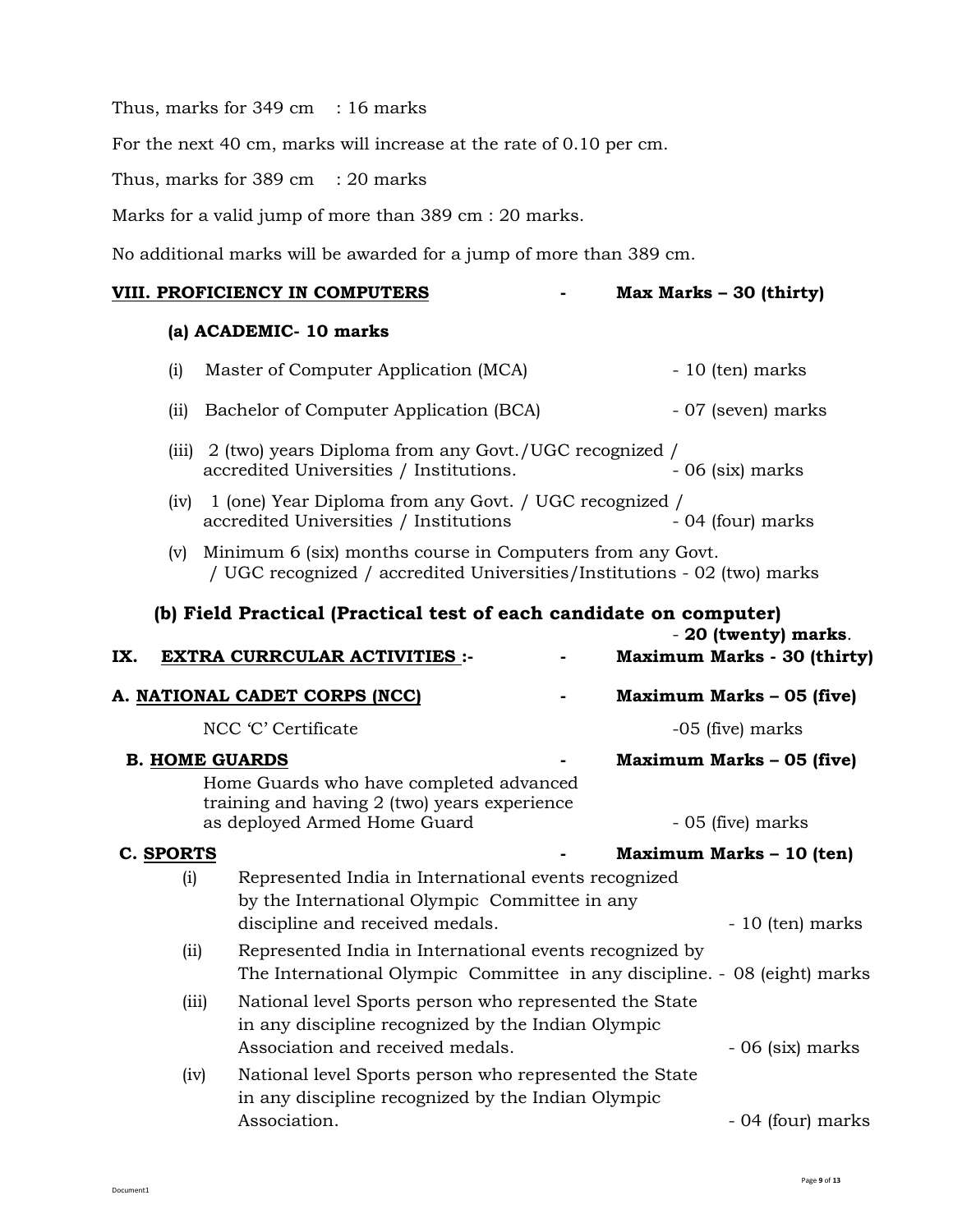| (v) | State level Sports person who represented District in                         |  |
|-----|-------------------------------------------------------------------------------|--|
|     | State Level Competition and won medals in any                                 |  |
|     | discipline recognized by the Indian Olympic Association $\sim 02$ (two) marks |  |

## **D . EXTRA ACADEMIC ACHIEVEMENTS :- Maximum 10 marks**.

| (i)   | 45 % - 59.99 % marks in BA/B. SC/B.Com or equivalent examination in                    |                    |  |
|-------|----------------------------------------------------------------------------------------|--------------------|--|
|       | aggregate                                                                              | -02 (two) marks    |  |
| (ii)  | 60 % and above marks in BA/B.Sc/B.Com or equivalent examination                        |                    |  |
|       | in aggregate                                                                           | -04 (four)marks    |  |
| (iii) | a) 45 $\%$ to 59.99 $\%$ marks in B. Tech/Degrees in                                   |                    |  |
|       | Engineering/MBBS/BDS/LLB (after H.S.)                                                  | -04 (four) marks   |  |
|       | b) 60 $\%$ and above marks in B. Tech/degrees in                                       |                    |  |
|       | Engineering/MBBS/BDS/LLB (after H.S)                                                   | $-06$ (six) marks  |  |
|       | iv) Additional Degrees- MA/M. Sc/M.Com/MBA/LLB                                         |                    |  |
|       | (after graduation)/LLM/PG in other Streams                                             | $-06$ (six) marks. |  |
|       | Note: However, candidates possessing both the degrees mentioned at sl. iii (b) $\&$ iv |                    |  |

above will get maximum 10 marks.

## **X. FINAL MERIT LISTS:-**

- (i) Based on the aggregate performances (marks obtained) of the candidates in the Written Test, Physical Test, Computer proficiency and Extra Curricular Activities, selection will be made category-wise for the post of Platoon Commander
- (ii) The Final Merit List will be prepared with the following criteria :-

|                                   | Total -  | 200 marks. |
|-----------------------------------|----------|------------|
| 4) Physical Efficiency Test (PET) | 20%      | 40 marks   |
| 3) Extra-curricular Activities    | $15\%$ - | 30 marks   |
| 2) Proficiency in Computer        | $15\%$ - | 30 marks   |
| 1) Written Exam                   | $50\%$ - | 100 marks  |

**There will be only ONE merit list for each category i.e. Unreserved, OBC/MOBC, SC, ST (P), ST(H) & EWS, separately for male and female for the entire State. There will be no waiting list.**

# **N.B**:

- (i) In case of a tie in marks, the candidate older in age will be placed higher in the merit list. Further, candidates having same date of birth and have obtained equal marks, the taller candidate will be placed higher in the merit list.
- (ii) In case, posts reserved for EWS are not filled up by candidates belonging to EWS category due to shortage of the eligible candidates, the posts will be filled up from the candidates of unreserved category.

# **XI. GENERAL INSTRUCTIONS TO THE CANDIDATES :-**

(i) Canvassing directly or indirectly shall render such candidates unfit for the post.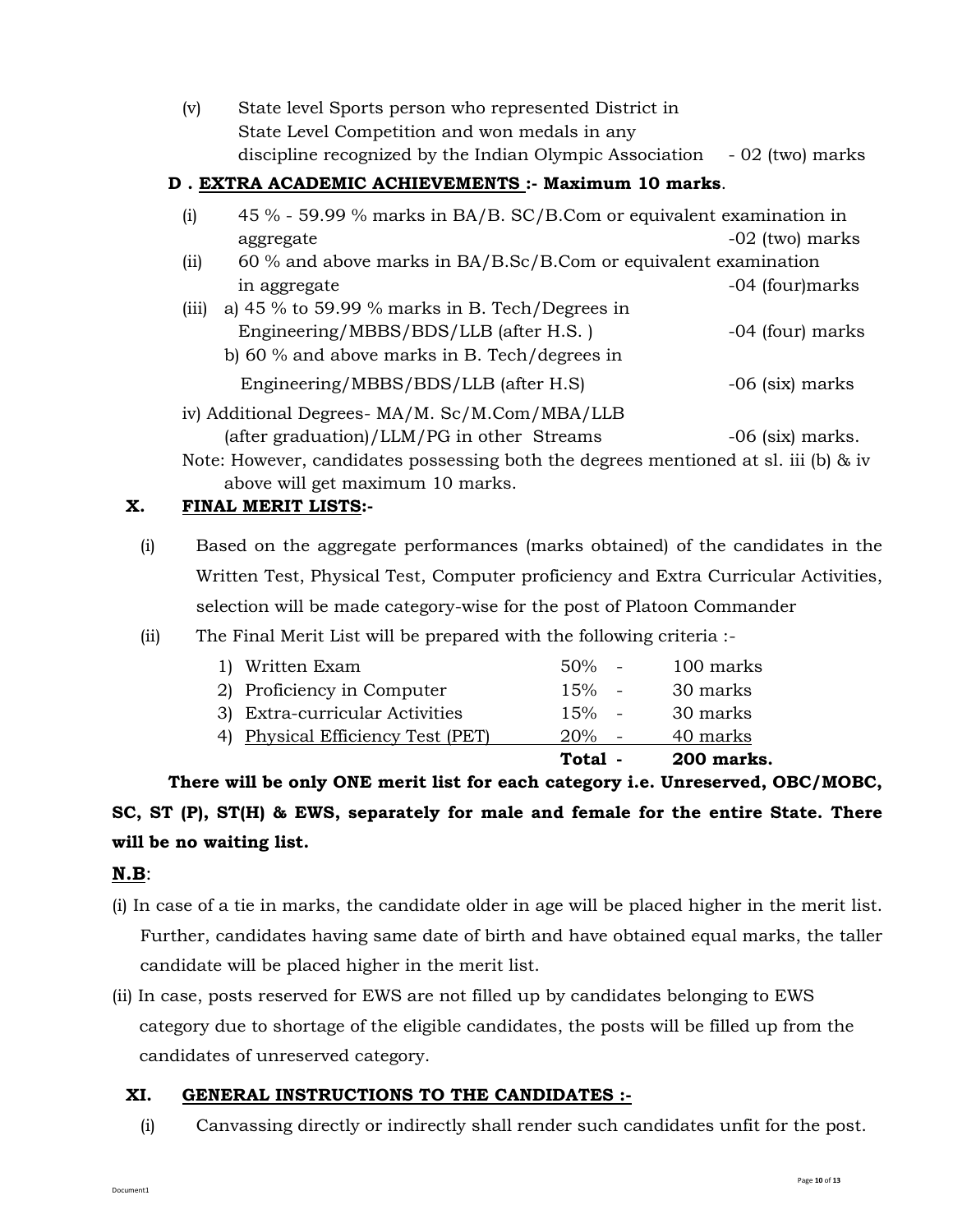- (ii) No TA / DA will be admissible to candidates for the journey and stay at any stage of the recruitment process.
- (iii) The selection list confers no right to appointment unless the department is satisfied about suitability of the candidate after a thorough medical examination, checking of essential documents for eligibilities and such enquiry and police verification as may be considered necessary before appointment to the service / post.
- (iv) Candidates have to appear in all the stages of recruitment. If a candidate is absent from any stage / event, his / her candidature will be cancelled.
- (v) Candidature will be summarily rejected at any stage of the recruitment process, if found not conforming to the official format / having incomplete information / wrong information/incomplete requisite certificate/misrepresentation of facts / impersonation.
- (vi) The select list will remain valid for appointment from date of announcement of the result for one year or till the date of next advertisement of similar post whichever is earlier.
- (vii) Appointed persons shall be entitled to pension benefits as per the New Pension Scheme of the Govt.
- (viii) The Chairman, SLPRB, Assam reserves the right to make changes or cancel or postpone the recruitment process on specific grounds.
- (ix) The physical tests are strenuous and candidates who are in proper medical condition only should take the tests. The SLPRB will not be liable for any injury or casualty suffered by a candidate during the tests due to any pre-existing medical condition of the candidate concerned.
- (x) Fake documents / false information / misrepresentation of facts shall lead to rejection if detected at any stage before / after appointment and shall make the candidate liable to criminal proceeding as per existing law.
- (xi) Selected candidates shall have to sign an agreement whereby he / she will be required to serve a minimum period of 3 (three) years after successful completion of training or in default to refund the cost of training and travelling expenses paid by the government.
- (xii) Offering of bribe or any favour by a candidate or by any individual on behalf of any candidate is a criminal offence. Such an activity shall result in immediate disqualification of the candidature of that particular candidate.
- (xiii) Candidates should mention their full / proper addresses with PIN Code.
- (xiv) In case of any clarification, the decision of the SLPRB will be final.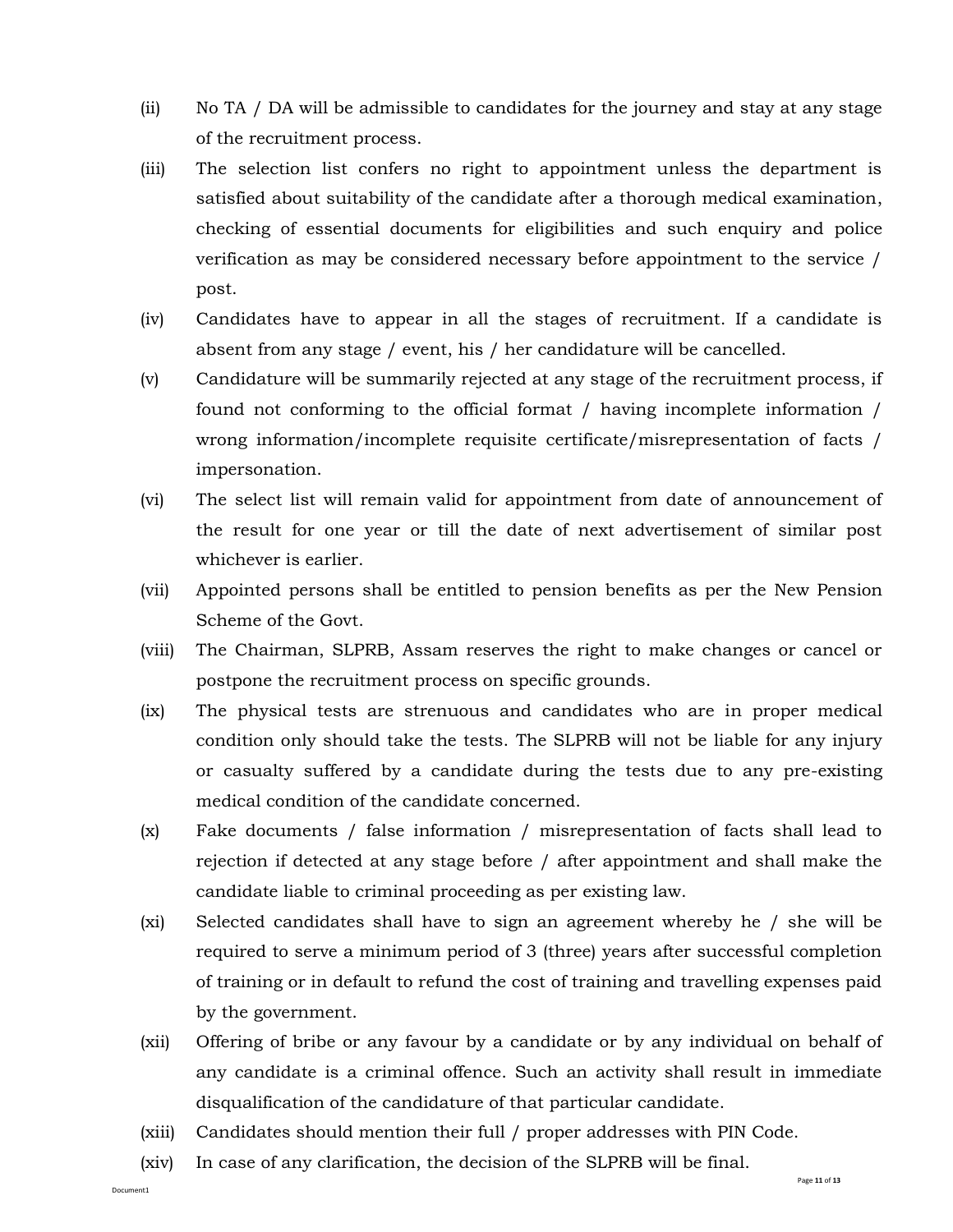- (xv) The number of posts (vacancies) are subject to change and appointment to such vacancies will be decided by the competent authority at the time of appointment, based on merit, category-wise as per the final merit list.
- (xvi) The final appointment after selection is subject to satisfactory Police Verification Report and Final Medical Examination Report as per existing norms. In case Police Verification Report or Final Medical Examination Report is found unsatisfactory, the candidature of such candidates will be rejected outright.
- (xvii) On selection, candidates will have to undergo training for a period of 180 days and pass the Departmental Examination and will be under probation for a period of 2 (two) years. The venue of training will be communicated in their provisional appointment letter. Those who cannot successfully complete the training will be liable to be discharged.
- (xviii) The rules & regulations, terms & conditions of training and afterwards will be applicable as prevalent in Directorate of Civil Defence & Home Guards.
- (xix) The appointing authorities should, in the offer of appointment to the candidates claiming to be belonging to EWS, include the following clause:- "The appointment is provisional and is subject to the Income and Asset Certificate being verified through the proper channels and if the verification reveals that the claim to belong to EWS is fake/false the services will be terminated forthwith without assigning any further reasons and without prejudice to such further action as may be taken under the provisions of the Indian Penal Code for production of fake/false certificate."

## **XII. TRANSPARENT PROCESS:**

- 1) Candidates and the general public are requested to help SLPRB in conducting the recruitment in a just, fair and transparent manner.
- 2) A candidate is NOT required, to pay any amount of money at any stage of the recruitment process except for medical investigations, if required in the Govt. hospital.
- 3) Any complaint about demand for money or other malpractice can be registered at the web link provided for the purpose, or post complaint at - www.slprbassam.in
- 4) Complaints may also be sent by post to the following address:
- 5) The identity of the complainant will be kept confidential.

Chairman State Level Police Recruitment Board, Assam Gr. Floor, Assam Police Housing Corporation Rehabari,Guwahati-781008